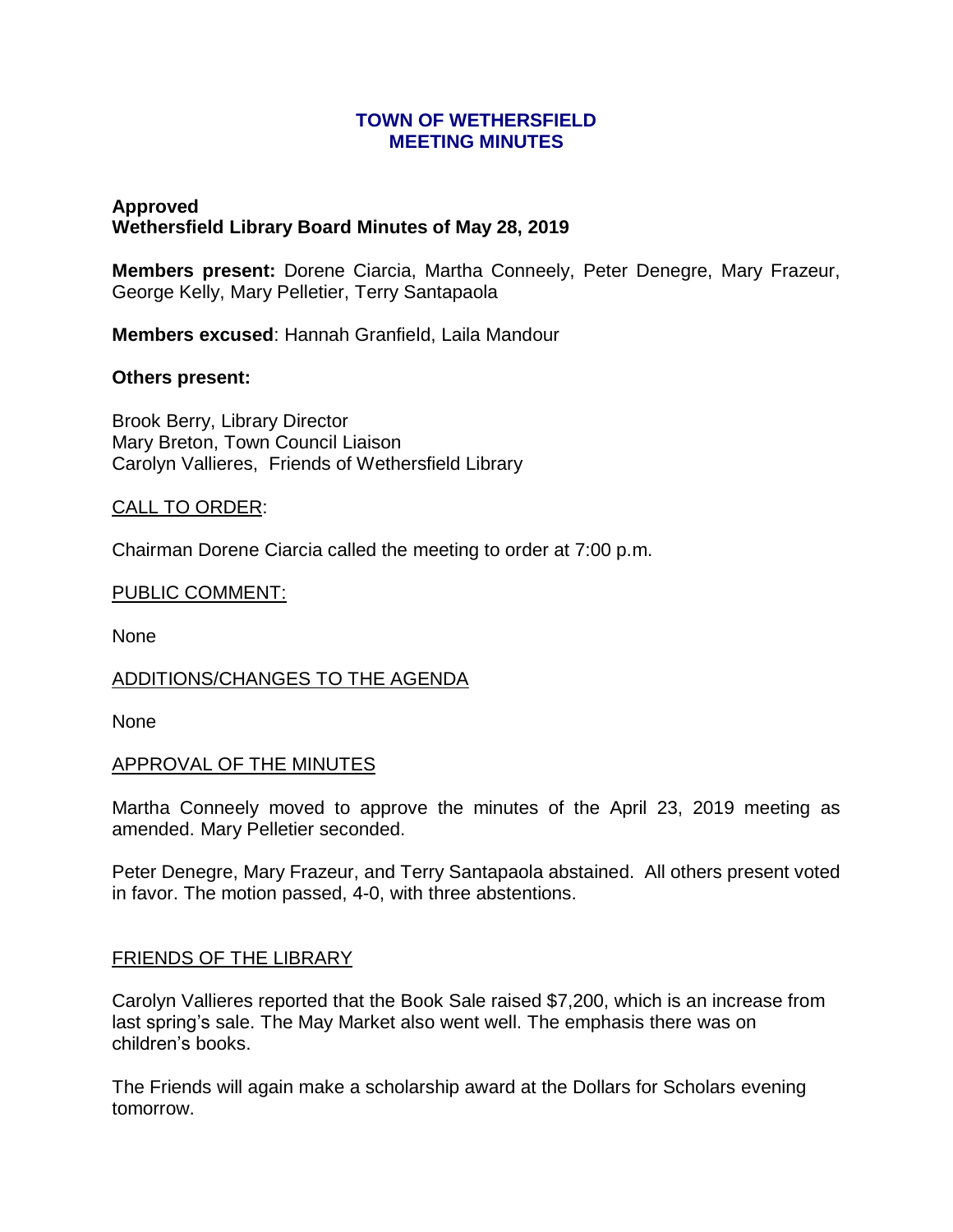On June 8 Julie Konopka will be honored with an award from the State Friends of the Libraries at its annual meeting in Middletown.

On June 15 Carolyn and Ralph Horowitz will visit a miniature golf library fundraiser in Meriden.

Dorene Ciarcia and Martha Conneely both complimented the Friends on the Chamber of Commerce After Hours event they hosted.

# TOWN COUNCIL LIAISON REPORT

Mary Breton said that most of the Council's time recently has been spent on the Town Budget. The Council also accepted a grant from the Keane Foundation and approved a new playground for Charles Wright School.

# LIBRARY BOARD CHAIRMAN'S REPORT

Dorene informed members that the Library budget was cut by \$25,000.

She also reminded members to let Brook or her know if they are not able to attend any meetings during the summer.

# LIBRARY DIRECTOR'S REPORT

Brook reported that the Genealogy Workshop was well-attended, and a large crowd is also expected for the talk by Peter Marteka of the Courant on Thursday.

Preparations for the summer reading programs are well underway. Brook showed samples of the brag tags that will be distributed to participating children. for summer reading. They will add beads as they complete books. Brook also remarked on the importance of providing free books to those children who do not have ready access to them. Brook and the staff are l looking at the local Foodshare program as a potential outreach point for a book giveaway.

The seventh grade visit was held the Monday after the Book Sale. Staff adapted well to the logistical changes required. Third grade visits will finish up this week

Brook will speak on behalf of the Library at a Chamber of Commerce breakfast at the Wethersfield Diner on June 6

Second round interviews for the public services manager position will take place tomorrow.

Brook addressed the \$25,000 budget reduction required by the Council. The positive side is that the early notification will give us time to develop a plan to adjust to it.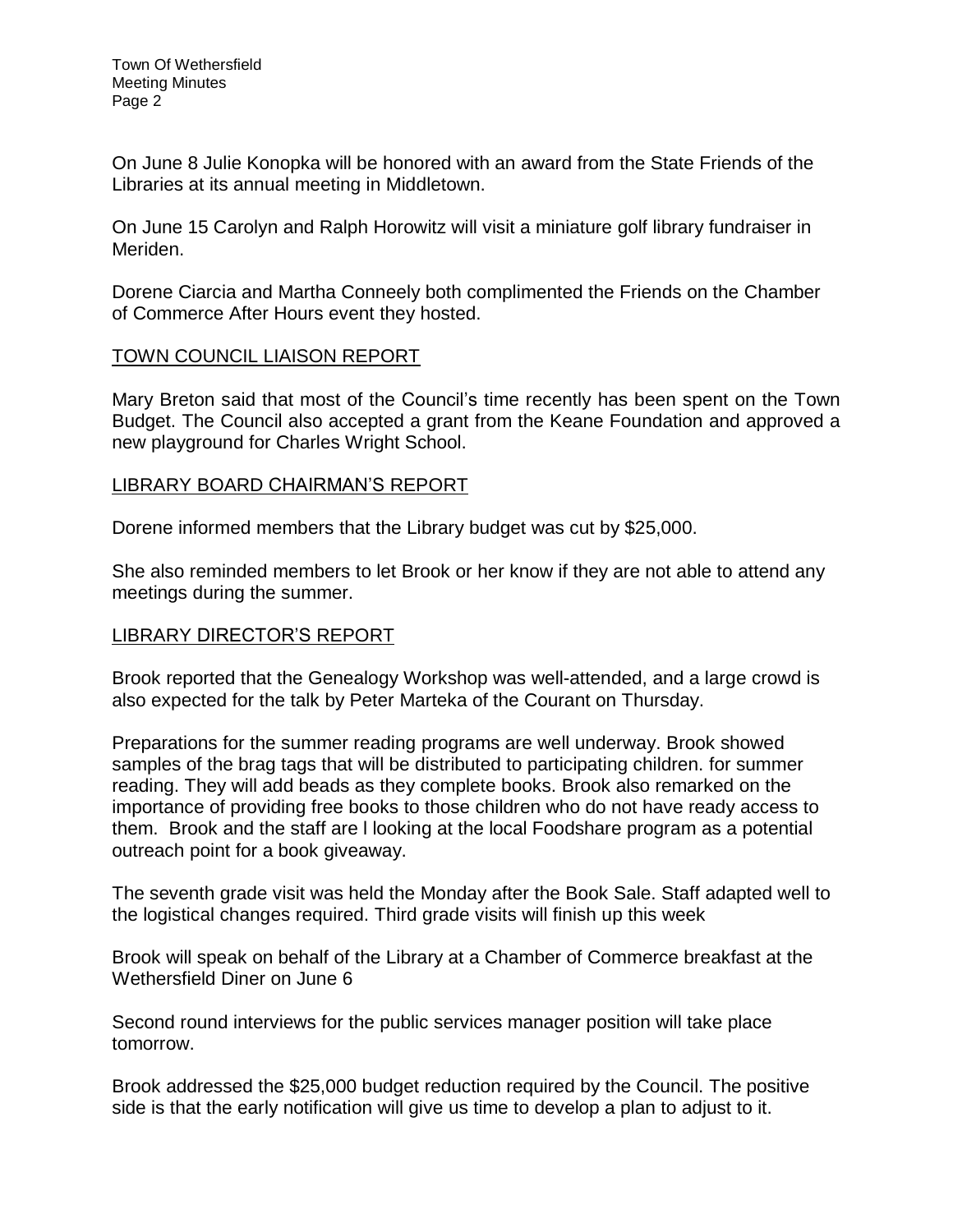The Library received a generous \$2,000 unrestricted donation. This donor has given approximately \$4,000 in the time Brook has been Director. Dorene will thank her on behalf of the Board and the Library.

As a net lender, the Library has received a state payment of \$14,464. This money be used for anything.

Brook also distributed a tentative schedule for the revision of existing Library policies and guidelines, and the development of certain new policies. Some of the new policies will need to be reviewed by the Town Attorney.

## FINANCE COMMITTEE REPORT

Brook discussed the status of the FY 18-19 and 19-20 budgets. The current budget is about 78% spent and will probably end up in the 90 to 95% range, which is similar to last year. Brook and the staff have begun to look at the options for dealing with the \$25,000 reduction.

### Motion to amend the schedule of fees for public printing

Brook presented the proposed changes to the schedule of charges for printing of copies by the public.

Peter Denegre moved that the number of free computer page printouts be reduced from five to two copies and the cost of printing from the computer be increased from ten cents to fifteen cents per page. Mary Frazeur seconded.

Following discussion, all present voted in favor. The motion passed, 7-0.

## Motion to invest the funds in the Library Account as recommended by FIA.

Brook and Dorene reported that at the recent Finance Committee meeting, Andrew Salak of Fiduciary Investment Advisers reviewed the investment performance for the most recent quarter and recommended that the allocation of the funds in the Library be set at 65% global equities and 35% fixed income. The Finance Committee agreed with this recommendation.

Peter Denegre moved that the funds in the Library Account be invested according to the allocation recommended by Fiduciary Investment Advisers. Martha Conneely seconded.

After further discussion, all present voted in favor. The motion passed, 7-0.

## ADJOURNMENT

Peter Denegre moved to adjourn. Mary Frazeur seconded.

All present voted in favor. The motion passed, 7-0.